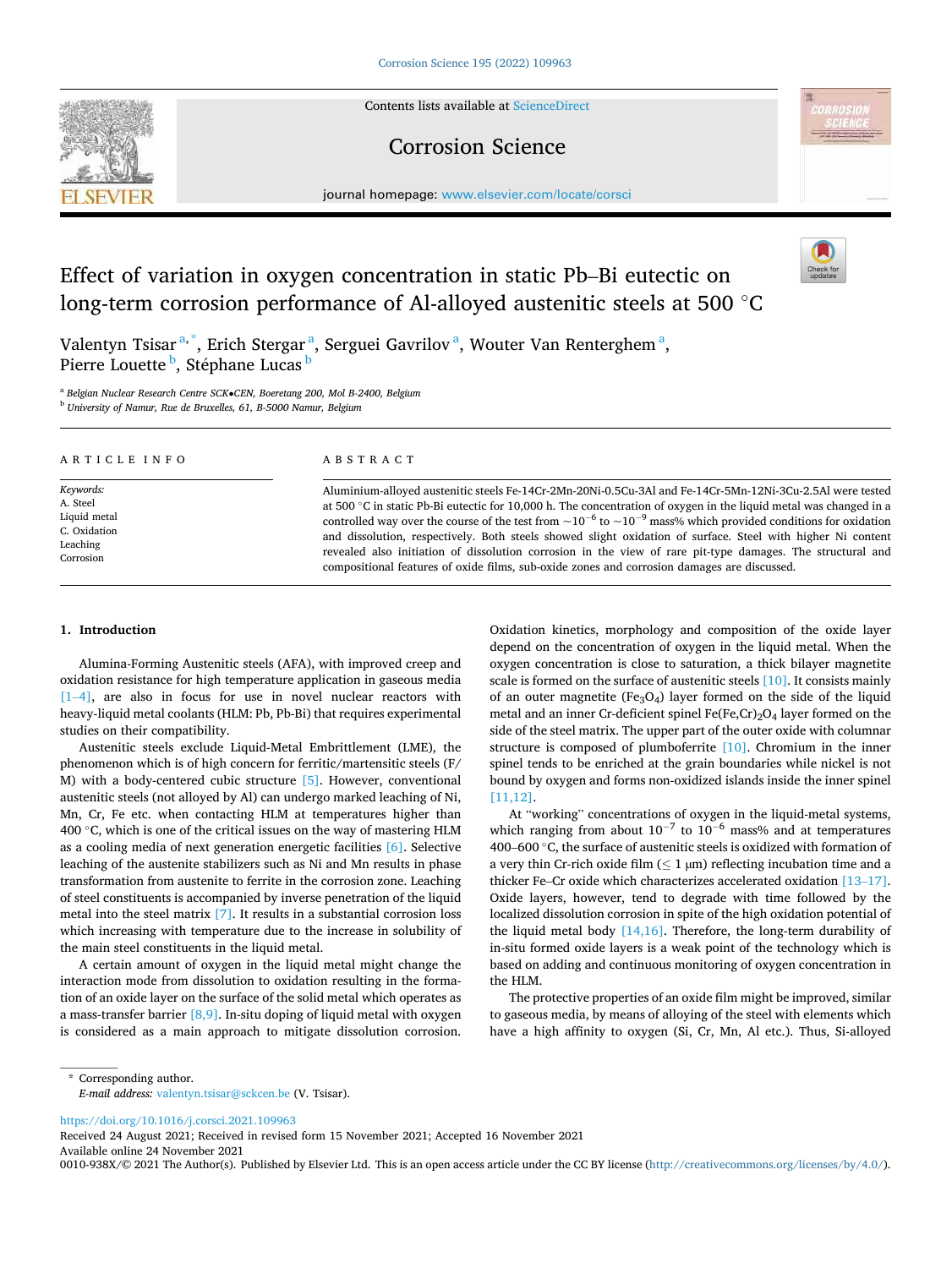austenitic and ferritic/martensitic (F/M) steels show improved oxidation resistance in oxygen-controlled HLM. The F/M steel EP823 is an example for a steel alloyed by Si (up to 3 wt%) in order to improve the corrosion resistance in HLM [8]. It should be underlined, that alloying with silicon does not change the morphology of the formed oxide, i.e. the typical bilayer Fe-based scale is formed as-well, but only the scale thickness decreases in comparison with steels of similar composition without Si-alloying  $[18]$ . Silicon, similar to Cr, is detected in the composition of the inner spinel layer and inner oxidation zone (IOZ). A very intensive development of an IOZ was observed on the Si-alloyed 1.4718 F/M steel (Fe-9Cr-3Si mass%) exposed to flowing Pb-Bi eutectic with 10<sup>−</sup>6 mass% dissolved oxygen for 15,028 h [19]. Excellent corrosion resistance of Si-containing austenitic steel 18Cr–20Ni–5Si at 450 and 550 ◦C in oxygen-saturated Pb–Bi for 3000 h was reported [20]. The surface of the steel was protected by an oxide film composed of Si and O preventing the dissolution of Ni and Cr into Pb–Bi which was observed on steels not alloyed by Si.

As regard the austenitic steels alloyed by aluminum, there are only few works reporting their corrosion behavior in lead-based melts. When the concentration of oxygen in static Pb-Bi eutectic is relatively high (5  $\times$  10<sup>-4</sup> mass%), the Fe-14Cr-25Ni-3.5Al-2Mn-2Mo-2.5Nb alloy shows intensive oxidation at 520 °C [21]. An exposure of 1850 h resulted in the formation of a thick bilayer magnetite scale  $[21]$ . This result is very similar to those demonstrated by the conventional austenitic steels, not alloyed by Al [10], and indicates about no significant gain in oxidation resistance for Al-alloyed austenitic steels in HLM with high oxidation potential. However, when the oxygen concentration was decreased to  $10^{-6}$  mass%, a thin protective oxide film, composed of Cr<sub>2</sub>O<sub>3</sub> and  $Al_2O_3$ -Cr<sub>2</sub>O<sub>3</sub> solid solution, is formed on the surface of high-Ni alloys Fe-(20−29)Ni-(15.2–16.5)Cr-(2.3–4.3)Al at 550 ◦C and 600 ◦C in static Pb for 1000 h [22]. A long-term test duration of one year performed on Fe-14Cr-14Ni-2.5Al-1.6Mn-2.5Mo-0.9Nb steel at 550 ◦C in static Pb with  $\sim$ 10<sup>-7</sup> mass%O allowed to characterize the alloy as a potential candidate for the use in lead-cooled reactors since a very thin (*<*100 nm) protective Al-rich oxide film was formed [23]. In the more corrosive, compared to Pb, Pb-Bi eutectic a threshold concentration for oxygen in the liquid metal was experimentally identified to be  $\sim 10^{-6}$  mass% at 550 ℃ [24]. Below this concentration the dissolution corrosion dominates over oxidation on the surface of Fe-18Ni-12Cr-2.3Al and Fe-18Ni-12Cr-2.9Al-Nb-C austenitic steels tested at 550 ◦C for 1000 h. Thus, in order to ensure oxidation, the necessary concentration of oxygen in the lead melts must be substantially high than that, one might expect, based on the thermodynamic stability of alumina [25], i.e. above the magnetite formation that is similar for conventional austenitic steels. It is known also that Al, similar to Cr and Mn, is highly soluble in HLM. Therefore it is important to bond these elements on the surface of the steel as an oxide layer to avoid that they will start to dissolve due to the continuous competition between dissolution and oxidation in the liquid metal system and to form oxide in the liquid metal bulk instead of the steel surface.

Today's progress in control of chemistry of Pb and Pb-Bi allows to maintain the oxygen concentrations in big volumes of flowing melt very precisely for a long period of time [15,25–27]. Surfaces of steel components facing liquid metal consume oxygen due to oxidation and therefore oxygen should be supplied continuously in order to keep the target concentration and in this way the oxidation as the dominating process in the reacting system. In case of an interruption of the oxygen supply, the oxygen concentration can drop to the dissolution corrosion domain. The latter scenario might be interpreted as unfavorable accidental conditions of operation and should be verified experimentally.

Therefore, the aim of this study is to investigate the possibility of the in-situ formation of protective oxide layers on the surface of aluminiumalloyed austenitic steels in static Pb-Bi eutectic and demonstrate the long-term durability of the formed barriers under varying oxygen concentrations in the liquid metal. The main tasks in this work are:

- To oxidize initially the steels by means of exposure to Pb-Bi eutectic with high oxidation potential, i.e.  $C_{\text{O[Pb-Bi]}} > \text{Fe}_3\text{O}_4$ ;
- To assess the long-term durability of the formed oxide layers by means of stepwise changing oxygen concentration in the liquid metal from  $C_{O[Pb-Bi]} > Fe_3O_4$  to  $C_{O[Pb-Bi]} < Fe_3O_4$ .

#### **2. Materials and methods**

Aluminium-alloyed austenitic Fe-14Cr-2Mn-20Ni-0.5Cu-3Al and Fe-14Cr-5Mn-12Ni-3Cu-2.5Al steels of different composition were supplied by Oak Ridge National Laboratory in annealed state (Table 1). For convenience the steels are named further in the text as high Ni and low Ni, respectively. The manufacturing procedure and mechanical properties of these steels are presented in detail elsewhere [3].

Fig. 1a and b show structure of steels obtained with the aid of scanning electron microscopy based electron back scatter diffraction (SEM-EBSD) from the areas of 895  $\times$  665 µm on the transversal metallographic cross-sections. The pattern quality maps are overlapped with grain boundaries maps. About 700 grains were analyzed in the areas of interest. The grain size distribution, excluding twin boundaries, ranges from several microns to about 110 µm in diameter with the largest fraction between 15 and 80 µm and averages of 55 µm for both steels (Fig. 1c, d). The total length of characterized boundaries reaches about of 70 mm. The high-angle random boundaries are colored in black and coincidence site lattice (CSL) boundaries are colored in red in the Fig. 1a and b. The latter compose the largest fraction of grain boundaries of 56% and 75% for high Ni and low Ni steel, respectively. Most of the Σ3 CSL boundaries are the twin boundaries (*<*111 *>*, 60◦). The Nb(Ti) carbides are detected in the composition of both steels (Fig. 1e, f). The hardness of high Ni and low Ni steel averages 307 ( $\pm$  6.4) and 275 ( $\pm$  16.1) HV<sub>500</sub>, respectively.

For the current studies, cylindrical corrosion samples ( $\varnothing$ 5 × 100 mm) were manufactured by means of electric discharge machining followed by final turning.

Fig. 2 shows a scheme of the experimental setup manufactured to carry out static corrosion tests. It consists of a stainless-steel autoclave with a lid. The lid provides ports for: gas inlet and outlet; thermocouple; sample holder; oxygen pump and oxygen sensor [28-30]. The autoclave contains an alumina crucible filled with 5 kg of liquid Pb-Bi eutectic. Before introducing the samples in the test setup, Pb-Bi was preconditioned with respect to temperature (500 ◦C) and initial oxygen concentration ( $10^{-6}$  mass%O). Both steels were exposed simultaneously in the same setup.

Fig. 3 shows the experimental parameters (temperature and oxygen concentration) recorded during the course of test. The test was performed at 500 ◦C for 10,000 h. The oxygen concentration in the liquid Pb-Bi was varied during the test from comparable "high" ( $\sim$ 10<sup>-6</sup> mass%

| Table 1 |
|---------|
|---------|

| Chemical composition of aluminium-alloyed austenitic steels. |  |  |  |
|--------------------------------------------------------------|--|--|--|
|--------------------------------------------------------------|--|--|--|

| Element mass% | High Ni steel | Low Ni steel |
|---------------|---------------|--------------|
| Fe            | Balance       |              |
| Cr            | 13.86         | 14.91        |
| Ni            | 19.98         | 12.03        |
| Mn            | 2.00          | 4.97         |
| Cu            | 0.52          | 3.06         |
| Al            | 3.02          | 2.52         |
| Si            | 0.12          | 0.11         |
| Nb            | 1.01          | 0.59         |
| V             | 0.05          | 0.05         |
| Ti            | 0.05          | 0.05         |
| Mo            | 1.99          | 0.11         |
| W             | 0.96          | < 0.01       |
| C             | 0.148         | 0.201        |
| B             | 0.0074        | 0.0097       |
| N             | 0.0012        |              |
| P             | 0.022         |              |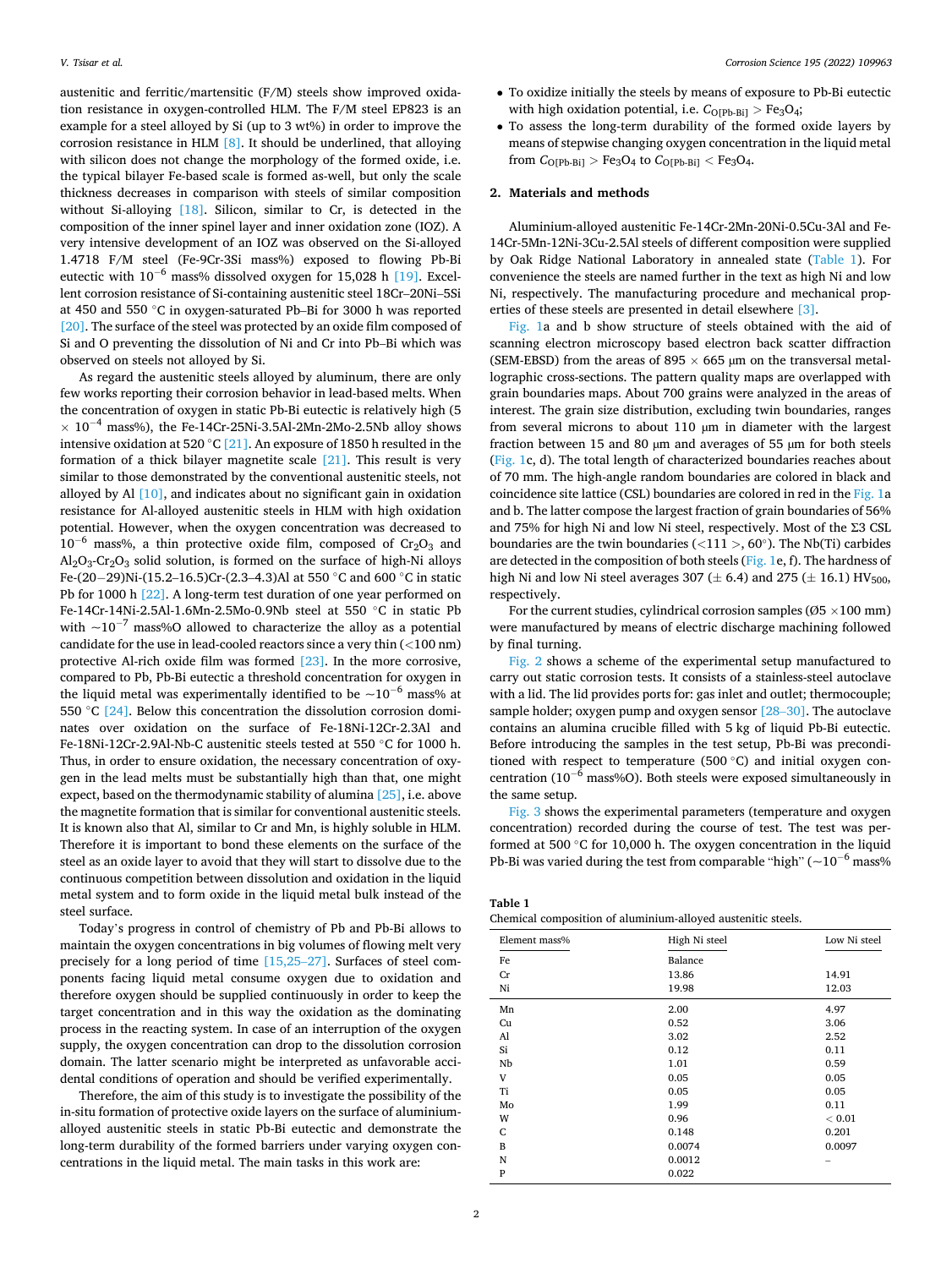

**Fig. 1.** Structure of Fe-14Cr-2Mn-20Ni-0.5Cu-3Al and Fe-14Cr-5Mn-12Ni-3Cu-2.5Al steels in as-received annealed state. a) and b) – EBSD pattern quality maps overlapped with grain-boundary maps with black-colored random high-angle boundaries and red-coloredwin boundaries Σ3 (*<*111 *>*, 60◦). c) and d) – backscattered electron micrographs showing precipitations of Nb(Ti)C carbides in both steels.

O) to "low"  $(-10^{-9} \text{ mass} \% \text{O})$ :

- $10^{-6}$  mass% for  $\sim$  1100 h;
- $\sim$ 10<sup>-9</sup> mass% for  $\sim$  700 h from 1100 to 1800 h;
- $10^{-6}$  mass% for  $\sim$  3200 h from 1800 to 5200 h;
- $\sim$ 10<sup>-9</sup> mass% for  $\sim$  1200 h from 5200 to 6400 h;
- $3 \times 10^{-6}$  mass% for  $\sim$  3600 h from 6400 to 10,000 h.

Dashed horizontal lines in the Fig. 3 show the concentrations of oxygen in the liquid metal which correspond to the thermodynamic equilibrium between  $Me<sub>x</sub>O<sub>y</sub>$  (Me = Pb, Ni, Fe and Cr) for some selected oxides close to the test conditions regarding the oxygen concentration in the Pb-Bi. Thus the "high" concentration of 10<sup>−</sup>6 mass% O should avoid oxidation of Pb (Bi) and provide oxidation of main constituents of the alloys (Fe, Cr, Mn, Al) except Cu and Ni [25]. The "low" concentration of 10<sup>−</sup>9 mass% O should provide oxidation conditions for Cr, Mn and Al but not for Fe. In this way we want to determine the long-term durability of the initially formed oxide layer and the

particular role of alloying elements with high affinity to oxygen, i.e., Cr, Mn and Al.

After 10,000 h exposure the samples were extracted, segmented and metallographic cross-sections (seven per one sample) were prepared. Corrosion depth was evaluated by light optical microscopy (LOM) with a routine procedure consisting of reconstruction of the initial diameter of the sample by using unaffected regions of the sample surface, detecting the center and measuring every 15◦ the corrosion depth relative to the reconstructed circle.

A Keyence VHX6000 digital light microscope was used for 3D microscopy, surface analysis and cross sectional metallography. A Jeol JSM6610LV scanning electron microscope (SEM) combined with a Bruker (XFLASH 4010) energy dispersive X-ray (EDX) detector was used to determine microstructure and elemental composition of corrosion zones. For high resolution microscopy the field emission SEM (FESEM) was used. X-ray photoelectron spectroscopy (XPS) was applied to analyze composition of thin oxide films.

For surface examinations, the sample segments were first cleaned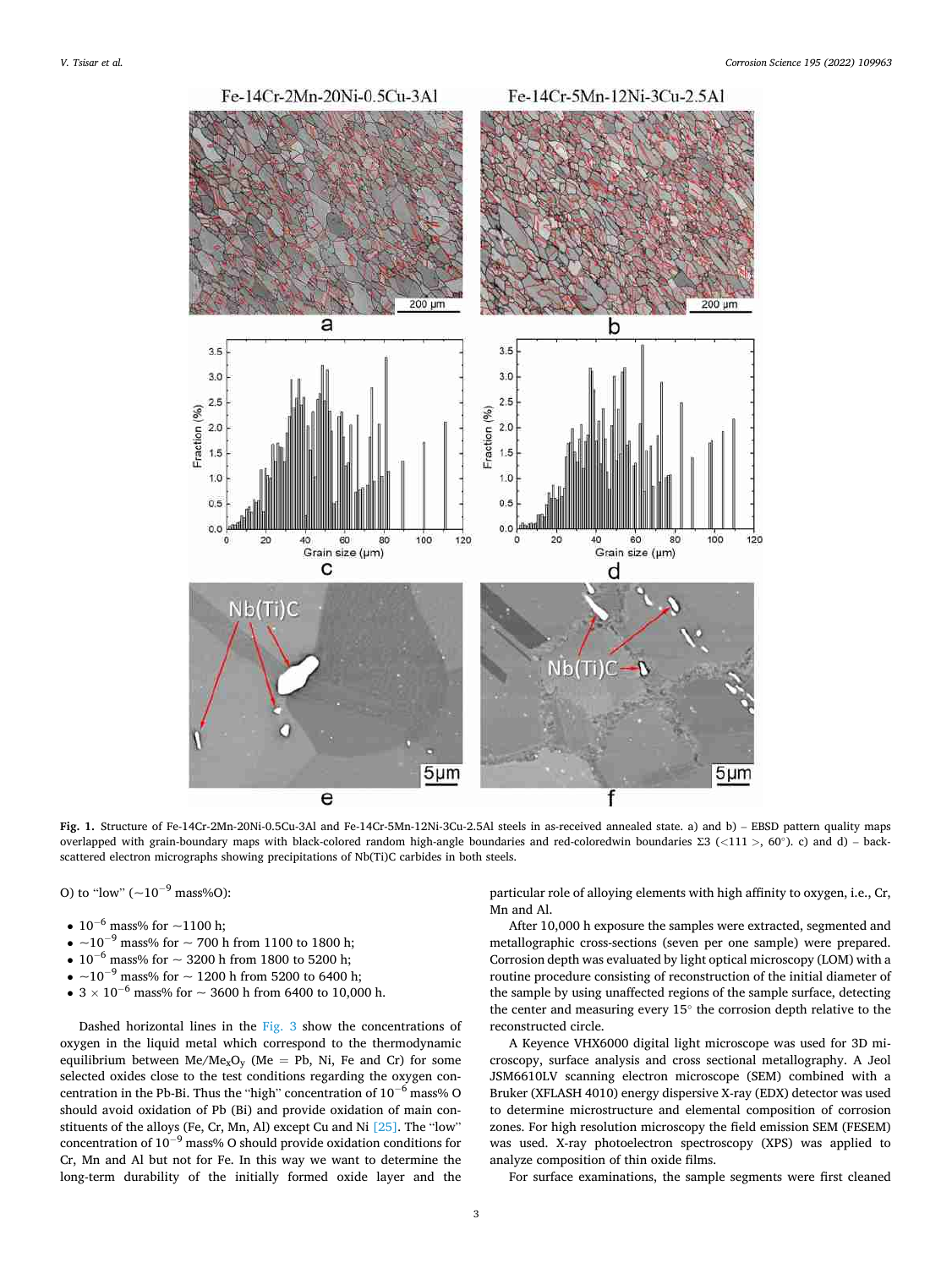

**Fig. 2.** Principal scheme of apparatus for corrosion tests in static Pb-Bi eutectic.



**Fig. 3.** Temperature and oxygen concentration in liquid Pb-Bi depending on the exposure time. Dashed lines are the concentrations of oxygen which correspond to the thermodynamic equilibrium between  $Me/Me_xO_y$  (Me = Pb, Ni, Fe and Cr).

from solidified Pb-Bi in hot glycerin at about 150 ◦C then degreased in ethanol followed by final chemical cleaning in a mixture of  $CH_3COOH-H_2O_2-C_2H_5OH$  (1:1:1) at room temperature.

## **3. Results**

#### *3.1. Fe-14Cr-2Mn-20Ni-0.5Cu-3Al steel*

Fig. 4 shows a general overview (a) and a more detailed (b) view of the high Ni steel sample surface after the exposure to and subsequent cleaning from Pb-Bi. The surface of the sample showed slight oxidation leading to formation of mainly golden-colored film with darker spots of presumably thicker oxide (Fig. 4b). The machining marks from samples production are still clearly visible on the surface indicating that the formed oxide is very thin.

Fig. 5 shows the XPS spectra of Fe, Cr, Ni, Al and O obtained from the surface of sample cleaned from Pb-Bi after the spattering up to the depth marked as the etch levels from  $# 0$  to  $# 169$  that corresponds to 0 – 2100 s of etching with a step of  $\sim$  5 s. The Fe2p3 spectra revealed surface

*Corrosion Science 195 (2022) 109963*



**Fig. 4.** Surface of the Fe-14Cr-2Mn-20Ni-0.5Cu-3Al corrosion sample after exposure at 500 ◦C to static Pb-Bi for 10,000 h. a) – three-dimensional overview of the corrosion sample and b) – detail out of a) with higher magnification. Sample is cleaned chemically with respect to solidified Pb-Bi.

peaks within the etching levels ranging from  $#0$  to  $#35$  with a binding energy of 710.5 eV which corresponds to the oxidation state of Fe and might be associated with  $Fe<sub>x</sub>Cr<sub>3-x</sub>O<sub>4</sub>$  spinel (Fig. 5a) [31,32]. In the deeper regions (etch levels  $# 36 - 169$ ), the peaks of metallic Fe at 706.8 eV are observed. The peaks of Cr2p at 577.2 eV are consistent with the mixed chromium oxide detected from the surface up to the etching level # 50, which is a bit deeper than that one of Fe oxide. With a depth the peaks of metallic Cr at 574.3 eV are appeared (Fig. 5b) [32]. The only peaks of metallic Ni are detected with binding energy of 852.8 eV starting from the etching level  $# 37$  (Fig. 5c). The weak signals corresponding to the Al oxide at 76.0 eV are detected at the surface and reaching maximum at the etch level # 45 followed by gradual decreasing in signal counts up to the level  $# 80$  after which the weak signals of metallic Al at 72.8 eV are detected (Fig. 5d). The oxygen 1 s spectra are detected up to the etch level  $# 70$  clearly revealing the ranges of the oxide film (Fig. 5e). The very first peak of oxygen observed at the level # 0 and binding energy of 533.8 eV correlates with the water organic oxygen contaminating surface of sample and disappearing after the first sputtering cleaning [31]. The O1s spectra binding energies change with etching depth from 530.7 eV  $(\# 1)$  to 530.9 eV  $(\#2-21)$  and further to 531.2 eV ( $# 30$ ) and 532.0 eV ( $# 50$ ). The metal oxides are detected usually at the binding energies of 529–530 eV [31]. Alumina has a O1s signal at 531.1 eV which agrees with our data. The binding energies at 531–533 eV are usually associated with hydroxyls which should not be the our case, especially for the deeper levels of etching. Therefore the high energy peaks detected in O1s spectra should be attributed to the defected spinel [31,33].

The depth profiles of elements in the oxide and sub-oxide zone are shown in Fig. 6. Based on the profile and the XP spectra (Fig. 5) the oxide film is composed of Cr(Fe) and Al. It has a bilayer structure with Cr(Fe) rich oxide film at the top and intermediate Al-rich oxide layer. Nickel does not present in the oxide layers.

During the general examination of the sample surface, cleaned with respect to solidified Pb-Bi, the areas which might be interpreted as dissolution corrosion were not detected. However the very detailed examination of the complete sample surface allow us to reveal the presence of the very rare pit-type corrosion damages (Fig. 7). The typical pit-type damage consists of the central spot and a circular lacy-like cover with the diameters ranging from about 65 to 150  $\mu$ m and averaging  $\sim$ 108  $( \pm 30)$  µm. In some cases the pit center looks as a hole of several microns in the depth and in the diameter (Fig. 8). In another cases the pit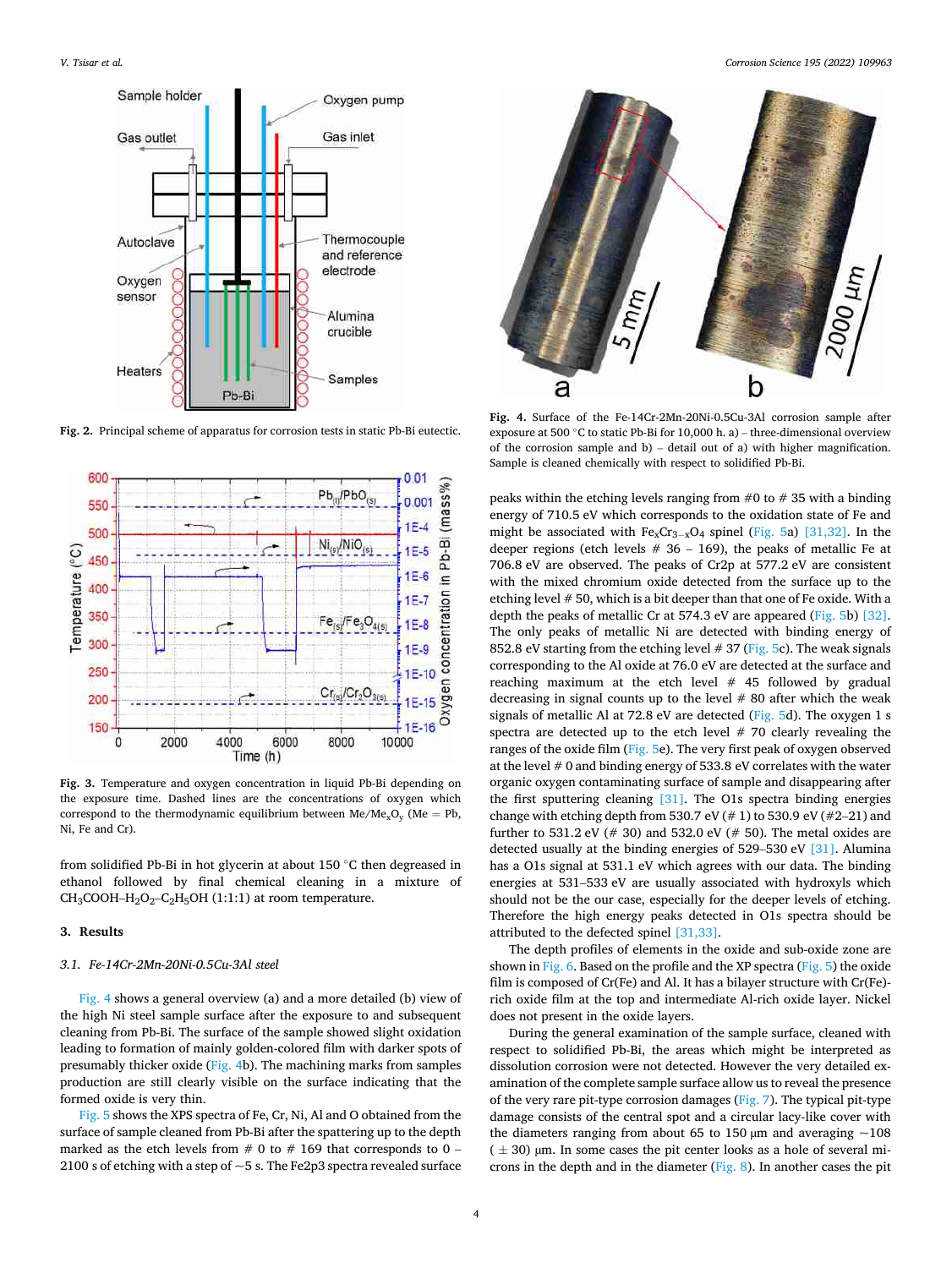

**Fig. 5.** XPS spectra as function of depth obtained from the surface of Fe-14Cr-2Mn-20Ni-0.5Cu-3Al steel exposed at 500 ◦C to static Pb-Bi eutectic for 10,000 h. a) Fe2p3; b) Cr2p; c) Ni2p3; d) Al2p and e) O1s.

center is covered by the faceted oxide crystallites composed of Fe and Mn (Fig. 9a, b, A) while the area around the pit center is covered by the more complex oxide film composed of Cr, Fe, Al and Mn (Fig. 9b, B). In the most of the observations, the center of the pit is placed directly on the turning mark indicating in favor of interconnection between the surface machining, which introduces defects in the near-surface zone, and a subsequent corrosion response of the damaged surface areas (Figs. 7, 8a). The lacy cover is a spongy-like corroded surface depleted markedly in Mn and Ni, enriched in Cr and Al and percolated by Pb and Bi, in spite of the performed cleaning (Fig. 9c, C). The area near by the lacy cover, which at first sight looks undamaged, is however also depleted in Mn and Ni although is still yet covered by the thin Al- rich oxide film (Fig. 9c, D). Formation of the pit-type corrosion damages with the lacy covers is well known from the electrochemical corrosion [34, 35]. Although, the electro-chemical processes does not take place in the liquid metals, the very similar shape of the localized corrosion damages might indicate about possible phenomenological similarities in the mechanisms of formation which, in the case of the liquid metal, is the dissolution-driven process resulting in selective leaching of steel constituents [7].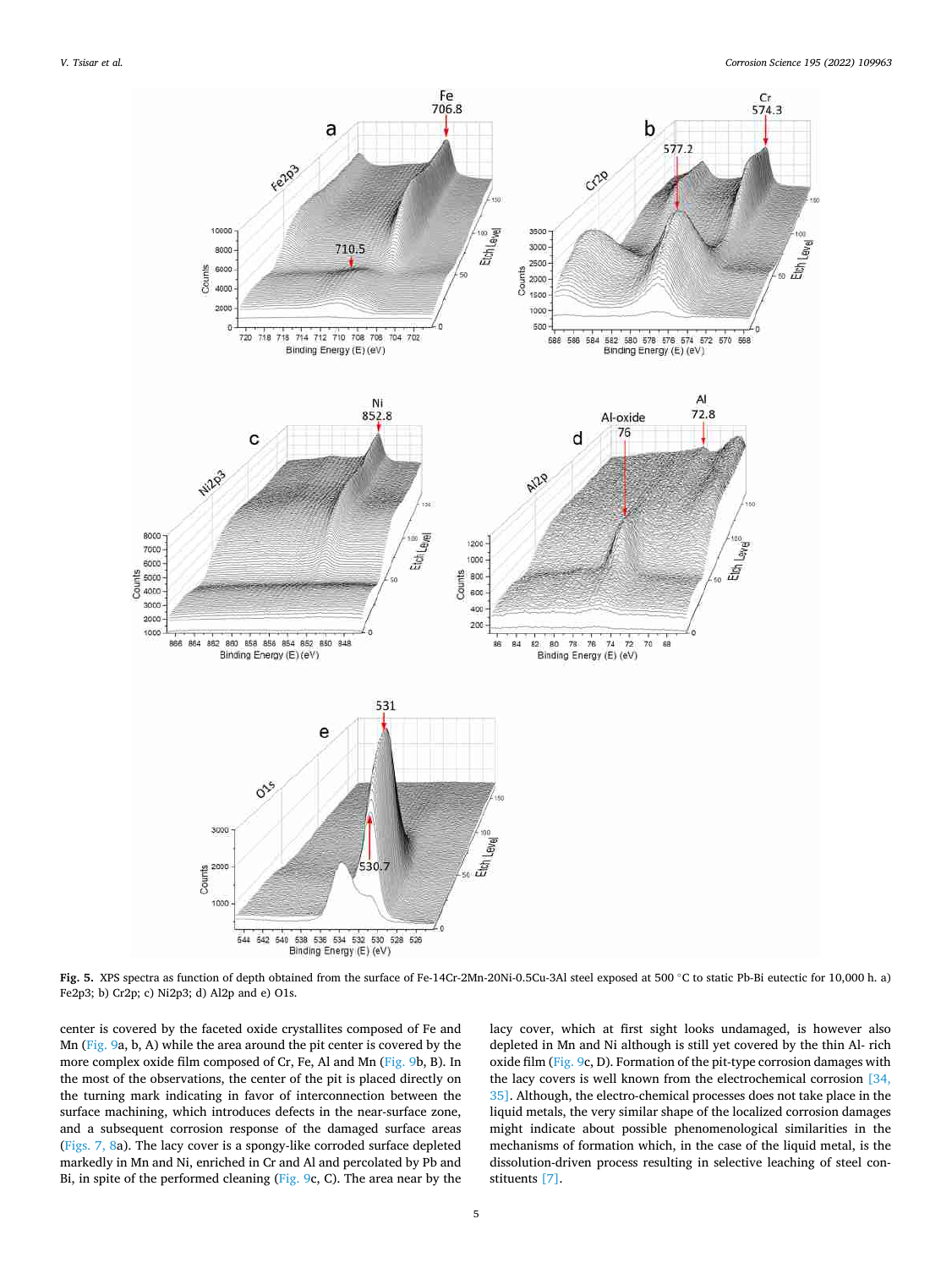

**Fig. 6.** XPS depth profiles of elements in oxide and sub-oxide layers formed on the surface of Fe-14Cr-2Mn-20Ni-0.5Cu-3Al steel after test at 500 ◦C in static Pb-Bi eutectic for 10,000 h.



**Fig. 7.** Secondary-electron image of surface area populated with pits on Fe-14Cr-2Mn-20Ni-0.5Cu-3Al sample after the test at 500 ◦C in static Pb-Bi eutectic for 10,000 h. Sample is cleaned chemically with respect to solidified Pb-Bi.

Several pits with lacy covers were milled from the surface by means of focused ion beam approximately in the middle in order to investigate the details of near-surface structure and composition of the pit on the micro cross-section. Fig. 10 a shows characteristic back-scattered electron image of the pit cross-section. The pit center is a hemispherical

oxide intrusion formed on the basis of steel matrix (Fig. 10 b). The very thin oxide film covers irregularly the surface in the vicinity of the pit center (Fig. 10 b) and interrupted on the surface of lacy cover (Fig. 10 c, d). The near-surface structure of pit differs substantially from the annealed steel matrix (Fig. 1a). It consists of about 5  $\mu$ m thick finegrained zone adjoining surface followed by the intermediate zone with deformation bands (Fig. 10 b-d). The fine-grained zone is percolated by Pb-Bi revealed in the view of white spots on the light-gray background of fine grains. It is interesting to note that liquid metal does not percolate further into the deformed zone, at least at this stage of the pit development.

The structurally-modified near-surface zone, consisted of the finegrained (3.4 ( $\pm$  2.0)  $\mu$ m) and deformed (20–25  $\mu$ m) zones, is not related only to the pit-type damages but also observed continuously along the complete circumference of the cross-sections prepared in the standard metallographic way. Thus Fig. 11 a shows the typical morphology of the corrosion-intact near-surface zone which clearly shows both mentioned structures. The EDX line profile of main elements of steel across the near surface zone indicates about a noticeable redistribution of Fe, Cr, Ni and Mn within the 3–5 µm thick fine-grained part of the structurally-modified zone (Fig. 11 b). The hardness of the nearsurface zone is markedly higher (408 ( $\pm$  37.6) HV<sub>50</sub>) in comparison with the annealed steel bulk (345 ( $\pm$  9.6) HV<sub>50</sub>).

The formation of the structurally-modified near-surface zone is attributed to the preparation stage of cylindrical samples, namely to the final turning step. It is believed that the formation of the fine-grained part of this zone is deformation-induced, i.e. not caused by recrystallization processes [36]. The possible effect of this zone on the corrosion response of steels is discussed in the paragraph 4.

Regular cross-section examinations showed that the high Ni steel remained in general corrosion-intact. This result does not contradict to the surface observations when the pit-type corrosion damages were revealed (Fig. 7), since it is difficult to cross the damages which are unevenly and rarely observed over the sample surface during the standard preparation of metallographic cross-sections. This result however underlines the importance of comprehensive examination of both surface and cross-sections in order to reveal the complete and realistic picture of the corrosion interaction.

The high resolution SEM images of the near-surface zone are shown in Fig. 12. The surface of steel is covered by a continuous and very thin oxide film (Fig. 12 a). The oxide film has a bilayer structure with a thickness of about 200 nm in the average (Fig. 12 b). Based on the EDS analysis carried out along the oxide cross-section, the outer sub-layer is a Cr-based oxide (Fig. 13). The inner sub-layer is enriched in Al. In the sub-oxide zone the Cr-depleted layer is detected confirming diffusion of Cr toward surface to form outer Cr-rich oxide layer. After the Crdepleted layer the zone with serrated increased chromium content is detected followed by the secondary Cr-depleted zone after which the



**Fig. 8.** Secondary-electron images of separated pit formed on the surface of Fe-14Cr-2Mn-20Ni-0.5Cu-3Al sample after the test at 500 ◦C in static Pb-Bi eutectic for 10,000 h. Sample is cleaned chemically with respect to solidified Pb-Bi.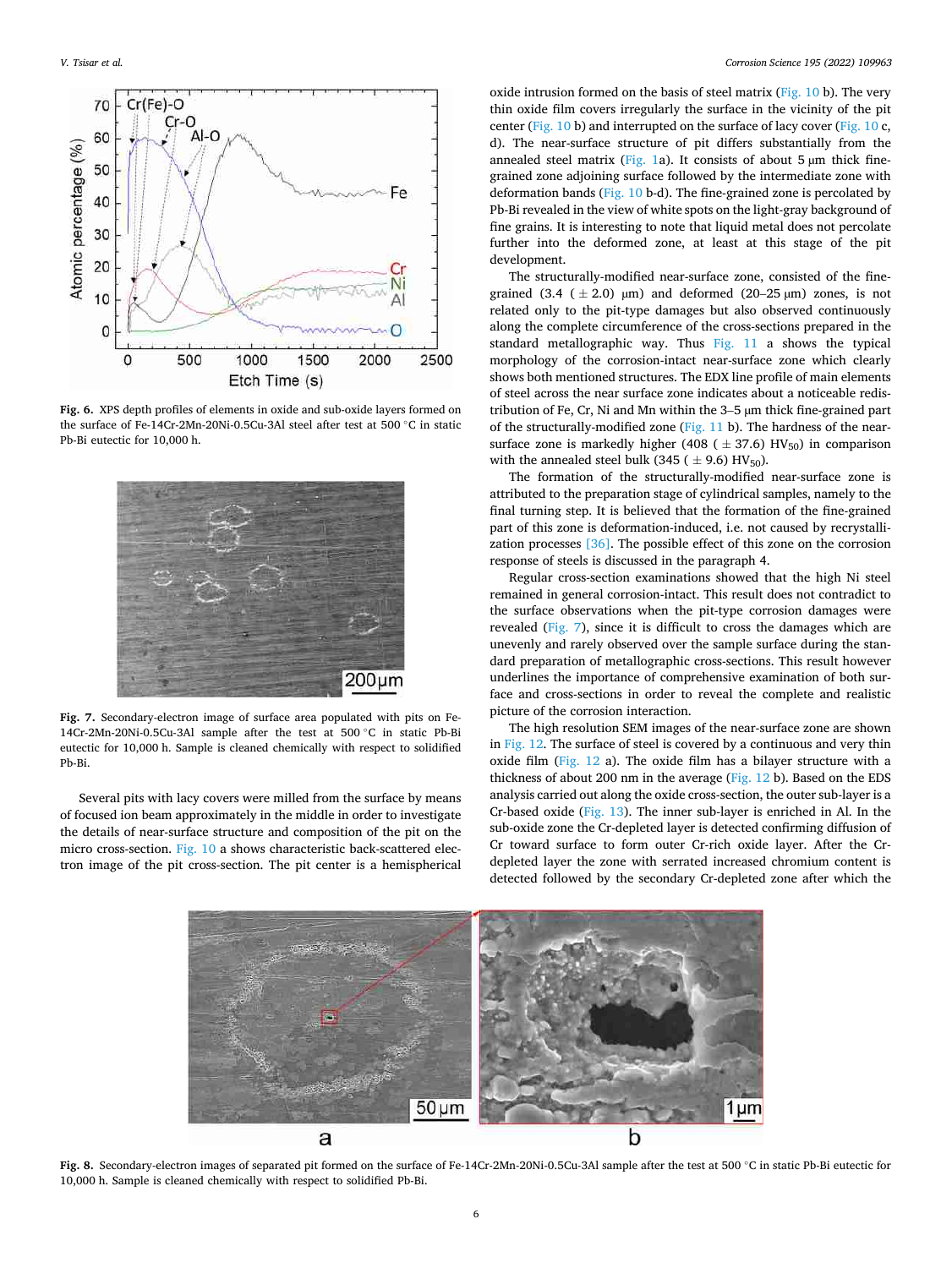

**Fig. 9.** Secondary-electron images of separated pit formed on the surface of Fe-14Cr-2Mn-20Ni-0.5Cu-3Al sample after the test at 500 ◦C in static Pb-Bi eutectic for 10,000 h. Sample is cleaned chemically with respect to solidified Pb-Bi.



**Fig. 10.** Back-scattered electron images of pit cross-section, made by surface milling with focused ion beam. Surface of Fe-14Cr-2Mn-20Ni-0.5Cu-3Al sample after the test at 500 ℃ in static Pb-Bi eutectic for 10,000 h. Sample is cleaned chemically with respect to solidified Pb-Bi.

chromium content stabilizes at level corresponding to the steel composition (Fig. 13). One might reasonably assume that the sub-oxide zone with marked redistribution of elements detected in the range of 500–2100 nm on the X axis (Fig. 13) correlates with the fine-grained part of the structurally-modified zone (Fig. 11).

The distribution of elements measured by EDS line analysis agrees very well with the XPS profile obtained through the depth of oxide film starting from surface (compare Figs. 6 and 13) and confirms the bilayer structure (Cr/Al) of the formed oxide film.

### *3.3. Fe*–*14Cr*–*5Mn*–*12Ni*–*3Cu*–*2.5Al steel*

Fig. 14 shows a general overview (a) and more detailed view (b) of the surface of the low Ni steel sample after exposure to and subsequent removal from the solidified Pb-Bi. Similar to the high Ni steel the slight surface oxidation is observed (Fig. 14 b).

The characteristic XP spectra of Fe, Cr, Ni, Mn, Al and O obtained through the depth of oxide film from the surface of cleaned sample are shown in Fig. 15. The Fe2p3 spectra, within the surface etch levels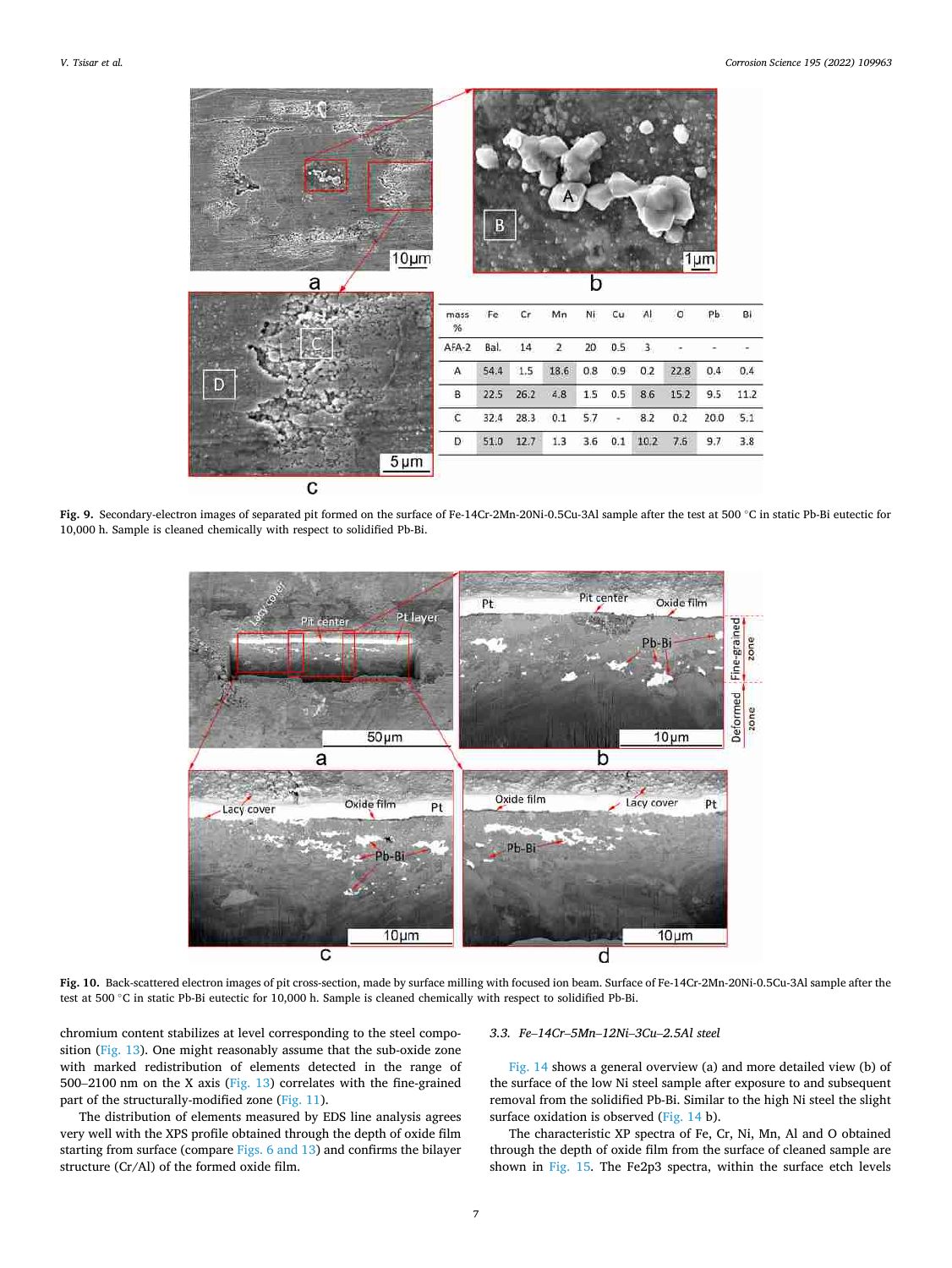

**Fig. 11.** Morphology and composition of near-surface zones observed on the transversal cross-sections of cylindrical sample of Fe-14Cr-2Mn-20Ni-0.5Cu-3Al steel after the test at 500 °C in static Pb-Bi eutectic for 10,000 h. a) - back-scattered electron image; b) - profiles of elements in the structurally-modified near-surface zone of steel.



**Fig. 12.** Cross section of the Fe-14Cr-2Mn-20Ni-0.5Cu-3Al steel sample after test at 500 ◦C in static Pb-Bi eutectic for 10,000 h. a) – general view of surface and nearsurface zones. b) – detailed view of oxide layer and sub-oxide zone specified by area in a).



**Fig. 13.** Distribution of elements in oxide and sub-oxide layers formed on the surface of Fe-14Cr-2Mn-20Ni-0.5Cu-3Al steel sample after test at 500 °C in static Pb-Bi eutectic for 10,000 h.

ranging from  $# 0$  to  $# 19$  show peaks with the binding energies of 710.5 eV corresponding to the oxidation state of Fe that might be associated with  $Fe_{x}Cr_{3-x}O_{4}$  spinel (Fig. 15 a) [31]. The metallic Fe with



**Fig. 14.** Surface of the Fe-14Cr-5Mn-12Ni-3Cu-2.5Al corrosion sample after exposure at 500 ◦C to static Pb-Bi for 10,000 h. a) – three-dimensional overview of the corrosion sample and b) – detail out of a) with higher magnification. Sample is cleaned chemically with respect to solidified Pb-Bi.

707.1 eV is detected in the deeper regions (etch levels # 23-104). The peaks of Cr2p at 577.3 eV are consistent with the chromium oxide detected up to the etching level  $# 30$  (Fig. 15 b) [32]. The peaks of metallic Cr at 574.3 eV are revealed in the range of the etching levels # 30–104 (Fig. 15 b). Metallic Ni at 853.0 eV is detected within the etching levels # 24–104 (Fig. 15 c). The Mn2p spectra at the surface levels #  $1$  – 40 correspond to the Mn-oxide with binding energy of 642 eV (Fig. 15 d) [32]. The oxidizing state of Mn is detected up to the last etch level  $# 104$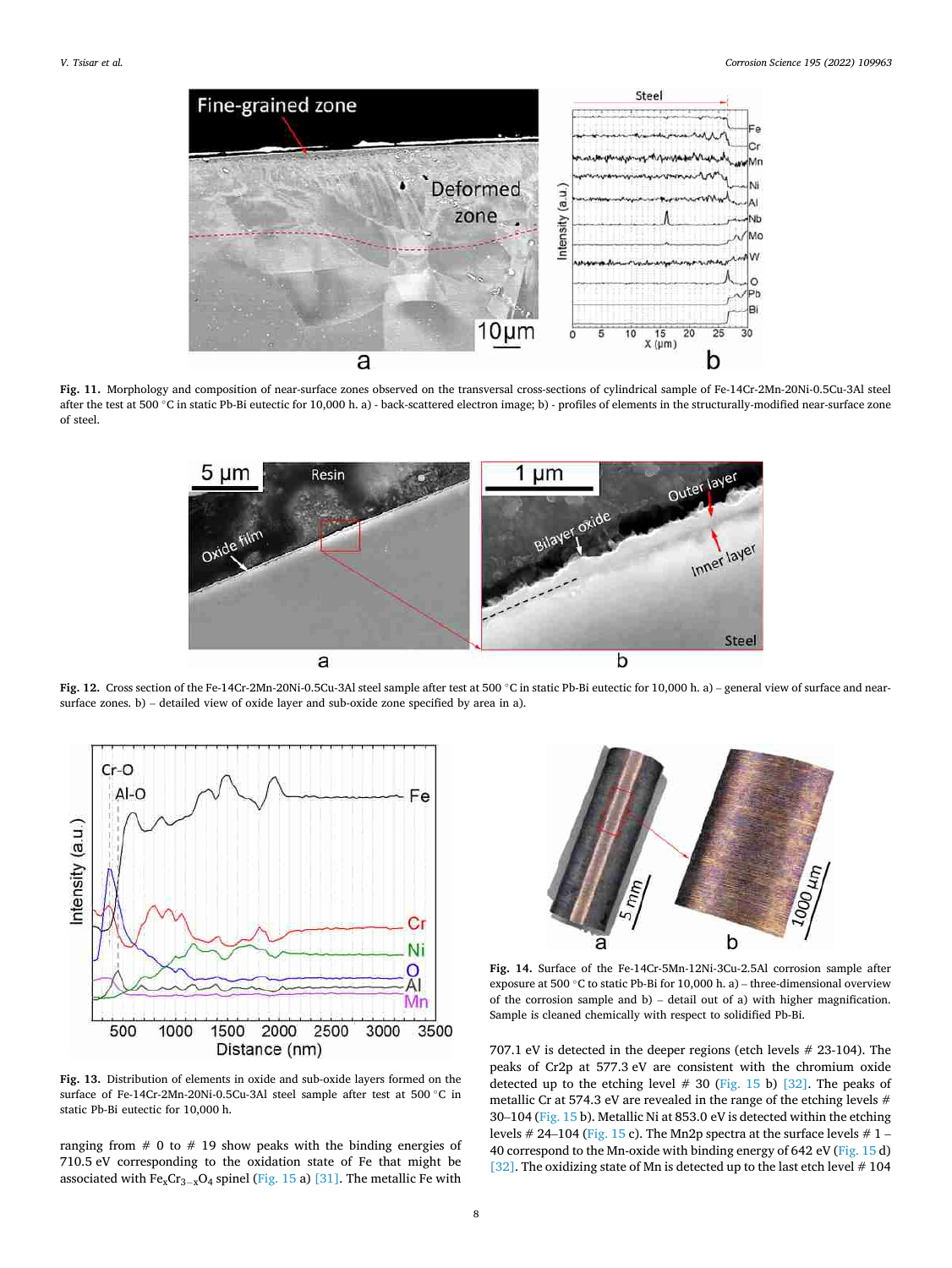

**Fig. 15.** XPS spectra as function of depth obtained from the surface of Fe-14Cr-5Mn-12Ni-3Cu-2.5Al steel exposed at 500 ◦C to static Pb-Bi eutectic for 10,000 h. a) Fe2p3; b) Cr2p; c) Ni2p3; d) Mn2p; e) Al2p and f) O1s.

with decrease in the binding energy to 641 (+0.3) eV. The Al2p signals corresponding to the Al oxide change at the surface layer from 74.9 to 76 eV at etch level # 30 and continued to be detected at the deeper etching levels (Fig. 15 e). The weak signals of metallic Al at 72.8 eV are detected starting from the etch level # 95. The strong O1s spectra are detected up to the etch level # 75 clearly revealing the ranges of the oxide film (Fig. 15 f). Similar to the XP spectra obtained from the high Ni-steel (Fig. 5e) the binding energies of O1s signals change with the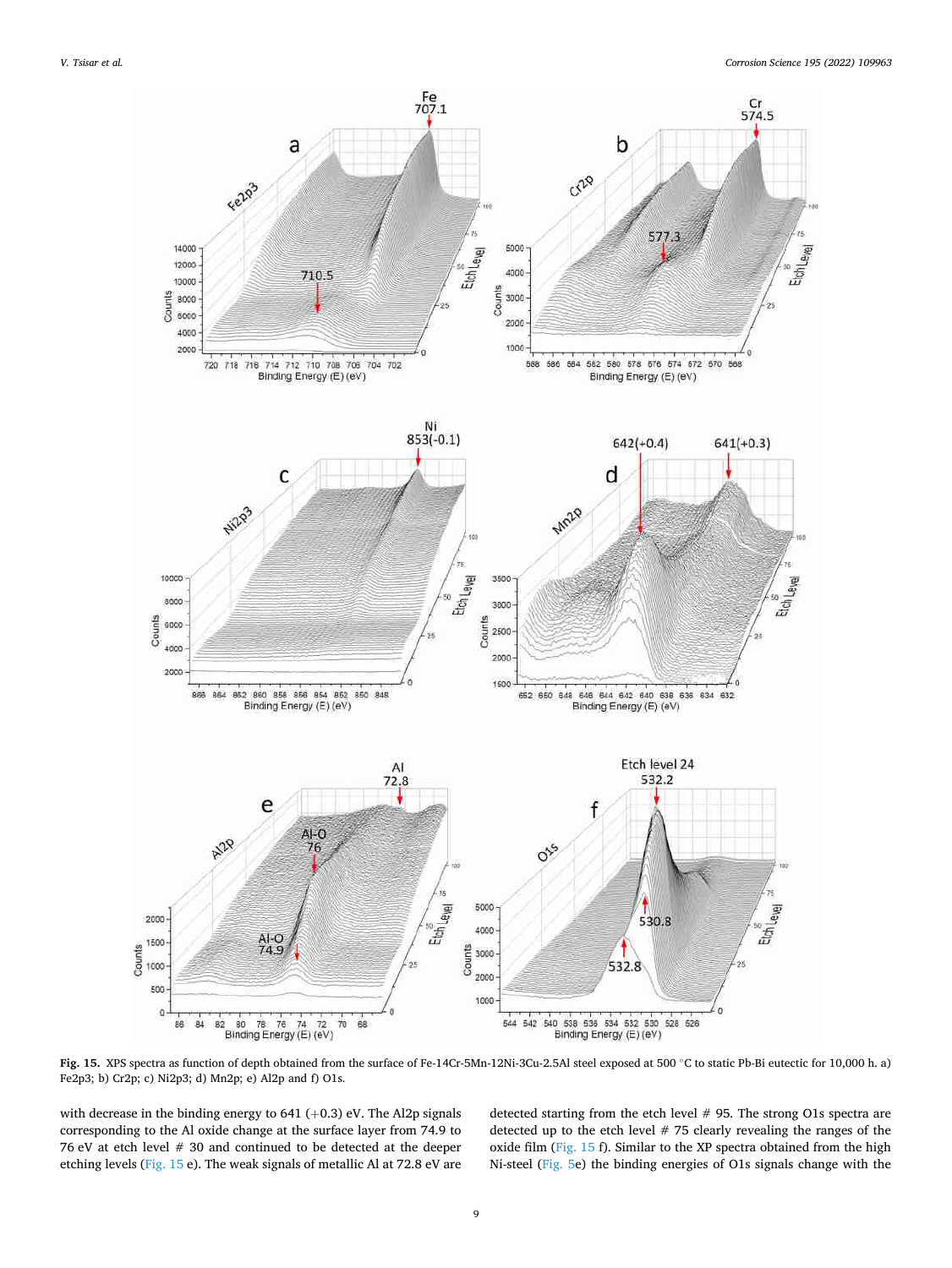etching depth from 530.7 eV ( $# 1$ –12) to 531.5 eV ( $# 18$ ) and further to 532.2 eV (# 24) and 532.7 eV (# 48) that most probably indicates about formation of defected oxides [31,33].

Fig. 16 shows the depth profiles of elements in the oxide and suboxide zone. Interpretation of the peaks (Fig. 15) and profiles (Fig. 16) results in the assignment of the surface oxide film with a Al-based oxide slightly alloyed at the surface by Fe, Mn and Cr.

Detailed surface examination of exposed and cleaned sample reveals a parallel-arranged vermicular nodules oriented perpendicular with respect to the main longitudinal axis of the sample (marked by arrows in Fig. 17 a). The length of these nodules is in the order of several tens of microns, while the width and the height are in the order of several microns (see Fig. 17 b). The nodule consists of an agglomerate of faceted oxide crystallites which according to the EDX analysis contain mainly Fe ( $\sim$ 50 mass%) and Mn ( $\sim$ 20 mass%) (Fig. 17 c). The formation of these vermicular protrusions might be correlated to surface pattern stemming from the final turning step of sample manufacturing. One might speculate that these places are prone to a more intensive oxidation due to the formation of thicker oxide protrusions. Re-precipitation of initially leached components can be excluded since it should have a more random character and would not be associated with the surface pattern.

Fig. 18 a shows the typical morphology of the near-surface zone observed on the metallographic cross-sections of low Ni steel. Similar to the high Ni steel, two distinct zones are observed. The top surface zone with the fine-grained structure is however about three times thicker and reaches of 15.9 ( $\pm$  3.3) µm in depth. It looks rooted into the steel bulk. The redistribution of Fe, Cr, Mn, Ni and Cu is detected within this zone (Fig. 18 b). The near-surface zone characterized by increased surface hardness reached of 363 ( $\pm$  6.8) HV<sub>50</sub> while the hardness of annealed matrix averaged 304 ( $\pm$  15) HV<sub>50</sub>.

High-resolution micrographs, obtained from the sub-oxide zone, allow to reveal that the grain size even decreases towards the oxide film from the fine-grains with average grain size of about 1 µm to the ultrafine grains with the grain size of 300 ( $\pm$  100) nm (Fig. 19 a). A continuous monolayer of oxide film with a thickness averaging 50 nm is revealed (Fig. 19 b).

The depth profiles of elements in the oxide and sub-oxide zone are shown in Fig. 20. Based on the profile and the XP spectra (Fig. 15) the oxide film is composed mostly of Al and slightly alloyed by Fe and Mn with Cr enrichment beneath. Nickel does not present in the oxide layer.



**Fig. 16.** XPS depth profiles of elements in oxide and sub-oxide layers formed on the surface Fe-14Cr-5Mn-12Ni-3Cu-2.5Al steel after test at 500 ◦C in static Pb-Bi eutectic for 10,000 h.

# **4. Discussion**

The experimental data presented above show that Al-alloyed austenitic steels with "high" and "low" Ni content demonstrated in general a very good long-term (10,000 h) corrosion resistance in static Pb-Bi eutectic at 500 ℃ under the variation in corrosion conditions of test from oxidizing to dissolving liquid metal (Fig. 3). Steels were demonstrated mostly slight oxidation which is a very promising result for their qualification as a candidate material for the application in contact with the Pb-based melts (Pb, Pb-Bi).

The low Ni steel does not show the corrosion damages which might be associated with the localized leaching of steel constituents by liquid metal. In the case of high Ni steel, however, the rare pits were detected on the surface indicating about the initiation of the dissolution corrosion. This, most probably, is a result of different oxidation behavior between the steels. Thus, the oxidation of the high Ni steel resulted in the formation of the bilayer oxide film with the outer Cr(Fe)-based and inner Al-rich oxide sub-layers of 200 nm thickness on average. The four times thinner (50 nm) single layer of Al-rich oxide was formed instead on the surface of low Ni steel. The Al-based oxide film therefore might be characterized as a more protective. In this view the low Ni steel alloyed by Al indeed might be called as an alumina-forming austenitic steel (AFA) similar to the widely used name of this class of steels and alloys developed specifically for the high-temperature application in gaseous environments.

The oxide films formed on the surface of both steels showed in general good durability under the purposeful and controlled repetitive changes in the oxygen concentration in the liquid metal in order to provide oxidation and dissolution corrosion modes. One might suppose that the steels form oxide films during the initial period  $(-1100 h)$  when liquid Pb-Bi eutectic has high oxidation potential (10<sup>−</sup>6 mass%). As the concentration of oxygen decreased to  $\sim 10^{-9}$  mass%, in order to provide dissolving conditions of the liquid metal, the initially formed oxide film might start to degrade locally. A decrease in the oxygen concentration should destabilize the Fe-based oxides since  $10^{-9}$  mass% O is already below the stability of magnetite (Fe<sub>3</sub>O<sub>4</sub>) at 500 °C [25]. However the oxides formed on the steels are composed of the elements that have higher affinity to oxygen than Fe, i.e. of Cr and Al and therefore continuing act as an effective protective barriers against the dissolution corrosion. After the following return to the oxidizing conditions of the Pb-Bi, these oxide films are already operating as an oxidation-resistant barriers. The re-healing processes, of potentially degraded surface areas of oxide, might also take place after the return to the oxidizing melt. With further cycles, the corrosion interaction should not differ substantially. However, as it was discussed above, the localized dissolution corrosion is observed after 10,000 exposure on high Ni steel covered by bilayer Cr/Al oxide film. There are a lot of potentially possible reasons which might explain the initiation of the pit-type damages as a result of degradation in protective properties of first formed oxide layer by means of the speculations around the local compositional inhomogenities arising from the side of the liquid as-well as solid metals. However here we would like to focus on the possible role of the clearly observable structural feature of steels namely on the effect of near-surface zone with modified structure formed as a result of surface machining.

As it was shown in the results, the structurally-modified zone consists of a fine-grained sub-zone at the top and an intermediate deformed subzone followed by the "normal" annealed structure of steel. The finegrained zone is about five times thicker for low Ni steel (compare Fig. 11 a and Fig. 18 a). This might be a possible logical reason of marked compositional differences in oxide films formed on the steels. The presence of a structurally-modified near-surface zone might affect the corrosion response of the steels in different manner depending on the dominating corrosion mode, i.e. oxidation or dissolution. In the latter case, the fine-grained and deformed structure of the near-surface zone should only accelerate the dissolution attack. In contrast, in the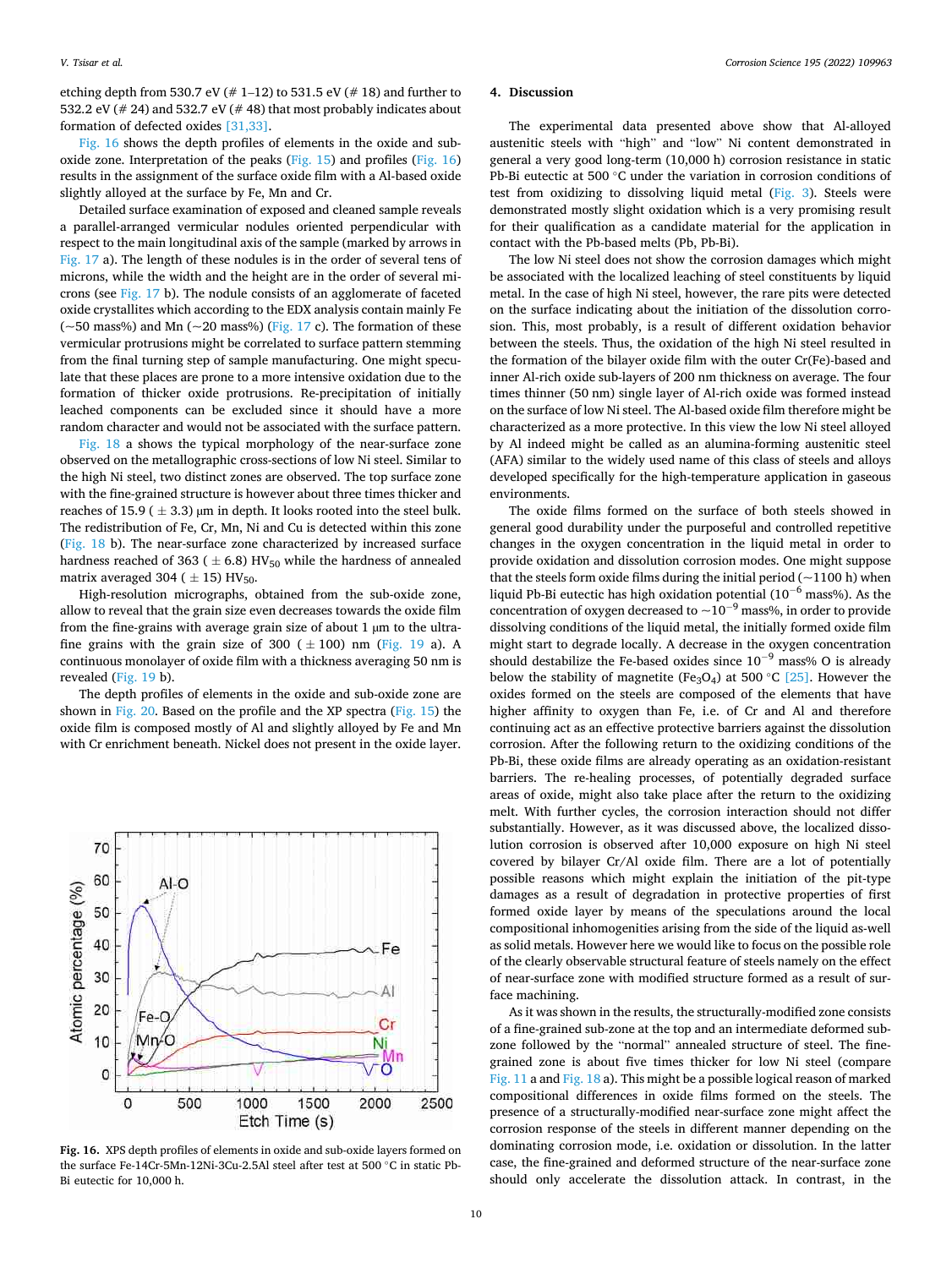

**Fig. 17.** Morphology of surface of Fe-14Cr-5Mn-12Ni-3Cu-2.5Al sample after the test at 500 ◦C in static Pb-Bi eutectic for 10,000 h. Sample is cleaned chemically with respect to solidified Pb-Bi.



**Fig. 18.** Morphology and composition of near-surface zones observed on the transversal cross-sections of cylindrical sample of Fe-14Cr-5Mn-12Ni-3Cu-2.5Al steel after the test at 500 °C in static Pb-Bi eutectic for 10,000 h. a) - back-scattered electron image; b) - profiles of elements in the structurally-modified near-surface zone of steel.

oxidizing liquid metal, the near-surface zone might provide the formation of a more protective oxide layer due to the structurally-enhanced diffusion of Cr and Al into oxide layers, that is well known from the gaseous oxidation [37]. Accordingly, the corrosion response of steels is always a combined action of alloying and structure from the side of the solid metal and chemistry of the liquid metal. The favorable combination of these factors may result in formation of protective oxide barriers similar to those we are observing in this work. The unfavorable combination of these factors, like alloying by highly soluble elements, high density of structural borders and conditions in the liquid metal promoting leaching of steel constituents, will only favor the initiation and development of the dissolution corrosion.

The results obtained in this work corroborate very well with the our previous findings regarding effect of bulk structure and surface finish on the corrosion response of steels to lead-based liquid metals, i.e.: structural factors which, on the one hand, favor oxidation, might, on the other hand, promote the dissolution attack [16, 38–42]. However, in this work, we were able to study in more detail the structure and composition features of the near-surface zones formed by turning. The obtained results agreed very well with the effect of machining-induced near-surface structural transformations on steels which contact other than liquid metals corrosion media [43–46].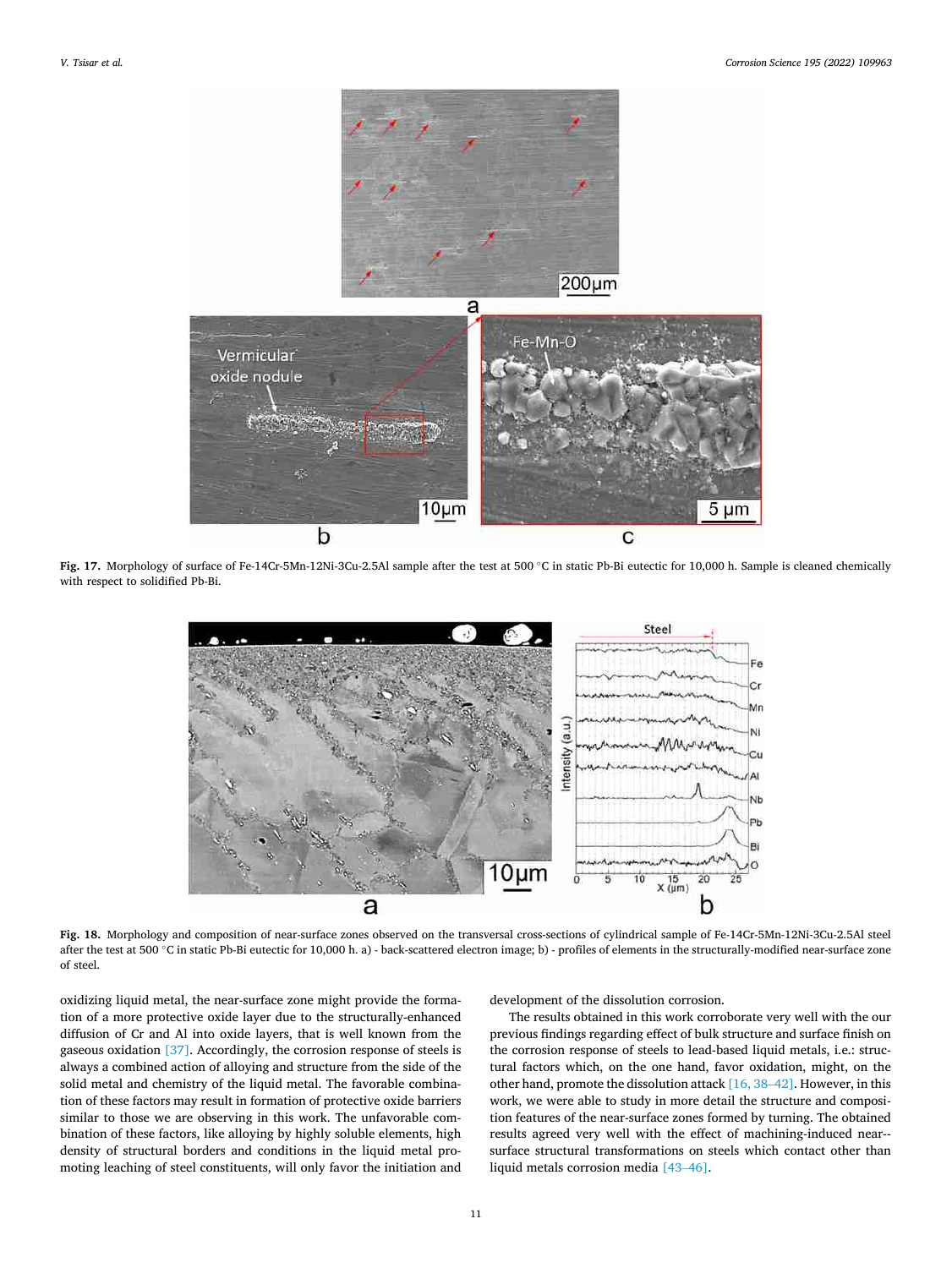

**Fig. 19.** Structure of oxide film and sub-oxide zone formed on the surface of Fe-14Cr-5Mn-12Ni-3Cu-2.5Al steel after test at 500 ◦C in static Pb-Bi eutectic for 10,000 h.



**Fig. 20.** Distribution of elements in oxide and sub-oxide layers formed on the surface of Fe-14Cr-5Mn-12Ni-3Cu-2.5Al steel sample after test at 500 ◦C in static Pb-Bi eutectic for 10,000 h.

#### **5. Conclusions**

A long-term corrosion test for a duration of 10,000 h was carried out to characterize the corrosion performance of aluminium-alloyed Fe-14Cr-2Mn-20Ni-0.5Cu-3Al and Fe-14Cr-5Mn-12Ni-3Cu-2.5Al austenitic steels at 500 ◦C in a static Pb-Bi eutectic depending on the concentration of dissolved oxygen which varied during the course of test from "high" ( $\sim$ 10<sup>-6</sup> mass%) to "low" ( $\sim$ 10<sup>-9</sup> mass%) providing domination of oxidation and dissolution interaction modes between steels and liquid metal, respectively. The experimental results allow the following conclusions to be formulated:

- Fe-14Cr-2Mn-20Ni-0.5Cu-3Al and Fe-14Cr-5Mn-12Ni-3Cu-2.5Al steels formed very thin and protective bilayer Cr(Fe)-O/Al-O  $(-200 \text{ nm})$  and single layer Al(Mn, Fe, Cr)-O  $(-50 \text{ nm})$  oxide films, respectively;
- Formed oxide films showed high durability during the repeating change of the corrosion character of liquid Pb-Bi from the oxidizing into the dissolving medium;
- Rare corrosion pits revealed on the high Ni steel indicate that formed Cr(Fe)-O/Al-O oxide film might fail locally the protective properties resulting in initiation of localized dissolution corrosion;
- Both steels are characterized here as a potential candidate materials for application in Pb-Bi eutectic.

#### **CRediT authorship contribution statement**

**Valentyn Tsisar:** Conceptualization, Methodology, Validation, Investigation, Resources, Data Curation, Writing - Original Draft, Writing - Review & Editing, Supervision. **Erich Stergar:** Conceptualization, Resources, Writing - Review & Editing, Supervision, Project administration, Funding acquisition. **Serguei Gavrilov:** Conceptualization, Methodology, Validation, Investigation, Resources, Data Curation, Writing - Review & Editing, Supervision, Project administration. **Wouter Van Renterghem:** Formal analysis, Writing - Review & Editing. Pierre Louette: Formal analysis, Visualization. Stéphane Lucas: Formal analysis, Visualization.

### **Declaration of Competing Interest**

The authors declare that they have no known competing financial interests or personal relationships that could have appeared to influence the work reported in this paper.

# **Data availability**

The raw/processed data required to reproduce these findings cannot be shared at this time as the data also forms part of an ongoing study.

# **Acknowledgments**

The investigations performed in the framework of the ongoing program of characterization of compatibility of candidate materials with liquid Pb-Bi eutectic for development of the MYRRHA irradiation facility. The research leading to these results is partially funded by the European Commission HORIZON 2020 Framework Programme under grant agreement No. 755269. The authors are very thankful to Mr. Michael P. Brady (Materials Science and Technology Division, Oak Ridge National Lab, Oak Ridge, TN 37831-6115, USA) for supplying AFA steels. The authors would like to thank for the technical support to Mr. Joris Jasper and Mr. Yves Florenty and for assistance in FESEM to Ms. Lopes Maia Eloa (SCK.CEN).

# **References**

- [1] M.P. Brady, Y. Yamamoto, M.L. Santella, P.J. Maziasz, B.A. Pint, C.T. Liu, Z.P. Lu, H. Bei, The development of alumina-forming austenitic stainless steels for hightemperature structural use, JOM 60 (2008) 12–18, [https://doi.org/10.1007/](https://doi.org/10.1007/s11837-008-0083-2) [s11837-008-0083-2](https://doi.org/10.1007/s11837-008-0083-2).
- [2] Y. Yamamoto, M.P. Brady, M.L. Santella, H. Bei, P.J. Maziasz, B.A. Pint, Overview of strategies for high-temperature creep and oxidation resistance of aluminaforming austenitic stainless steels, Met. Mat. Trans. A 42 (2011) 922–931, [https://](https://doi.org/10.1007/s11661-010-0295-2)  [doi.org/10.1007/s11661-010-0295-2.](https://doi.org/10.1007/s11661-010-0295-2)
- [3] M.P. Brady, J. Magee, Y. Yamamoto, D. Helmick, L. Wang, Co-optimization of wrought alumina-forming austenitic stainless steel composition ranges for hightemperature creep and oxidation/corrosion resistance, Mater. Sci. Eng. A 590 (2014) 101–115, <https://doi.org/10.1016/j.msea.2013.10.014>.